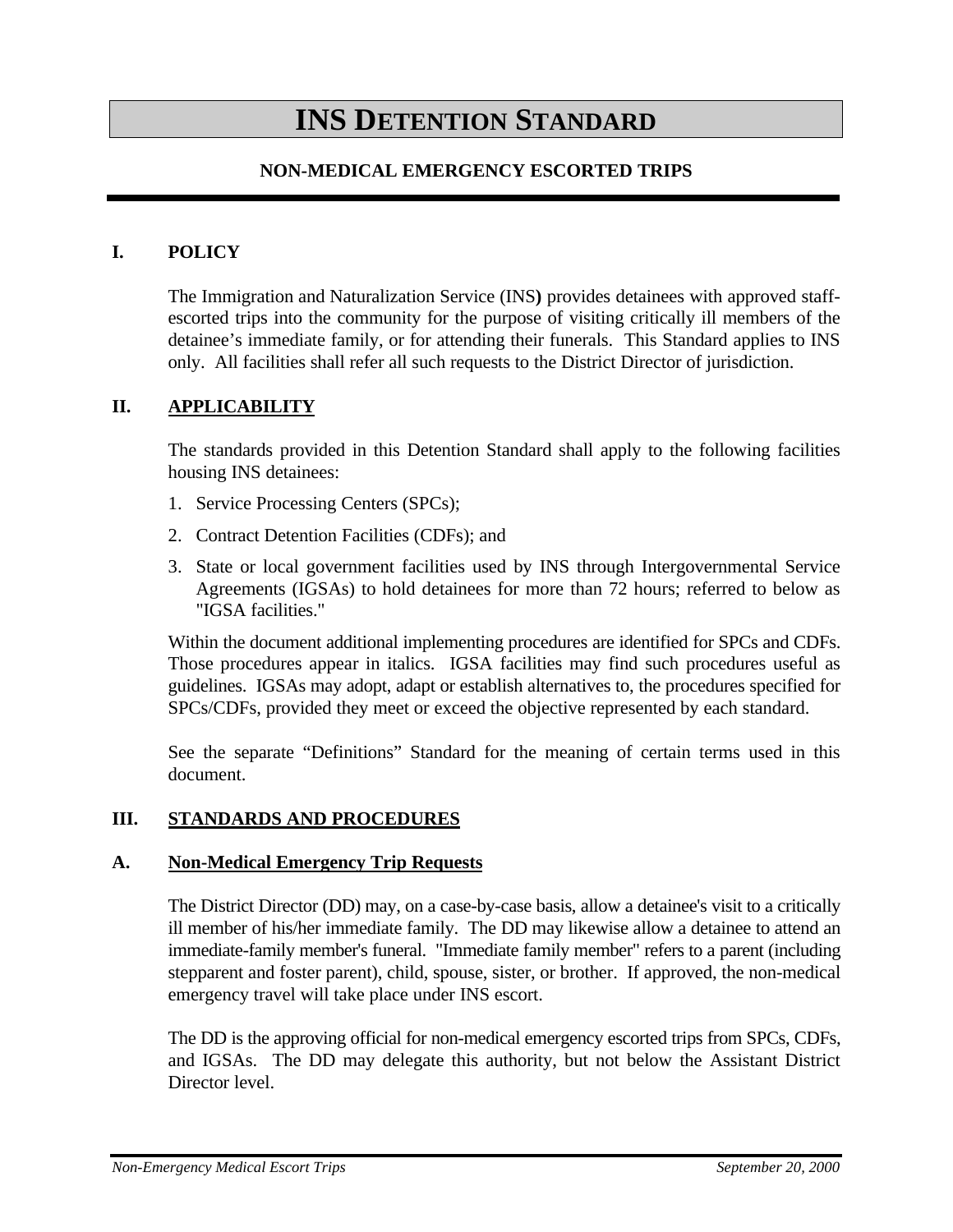The DD may not delegate this authority when approving a request from a detainee determined to require a high degree of control and supervision.

The OIC of the facility will designate staff to help detainees prepare non-medical emergency trip requests.

The designated staff member will forward the completed request to the detainee's Deportation Officer.

To make an informed recommendation to the DD, the requesting detainee's Deportation Officer will review the merits of the request. The Deportation Officer's review will include consultations with detention enforcement officers, medical staff, the detainee's family, and other persons in positions to provide informed advice. On the basis of the information collected, the Deportation Officer will report on the appropriateness of the detainee's travel plan and the amount of supervision it would entail.

## **1. Local Trips**

Any trip that does not involve more than 10 hours' absence from the facility qualifies as "local." INS will assume the costs associated with local trips, with one exception. If any part of the trip requires transportation by commercial carrier (plane, train, etc.), the detainee must pay his/her own transportation costs.

## **2. Extended Trips**

Any trip that does not qualify as "local" is considered "extended." An extended trip involves more than 10 hours' absence from the facility, and may involve an overnight stay. The detainee, the detainee's family, or some other DD-approved source will finance the detainee's round-trip transportation on a commercial carrier.

# **3. Travel Arrangements; Ticket Procurement; Allocation of Costs**

INS will make all travel arrangements. Travel involving a commercial carrier cannot commence, however, until the detainee or person acting in his/her behalf has submitted an open ticket or electronic-ticket voucher in the detainee's name, paid in full.

INS will provide overnight housing, as needed, in an SPC/CDF, or IGSA facility. If none are available, suitable arrangements shall be made.

INS will assume the travel costs incurred by the transporting officers.

# **B. Supervision and Restraint Requirements**

The transporting officers will follow the policy and procedures provided in the "Transportation (Land Transportation)" standard; the "Escorts" and "Use of Restraints" Enforcement Standards; and all labor-management contracts in effect.

Any detainee under escort will be under the constant and immediate visual supervision of the transporting officers, except when in detention facility lodgings.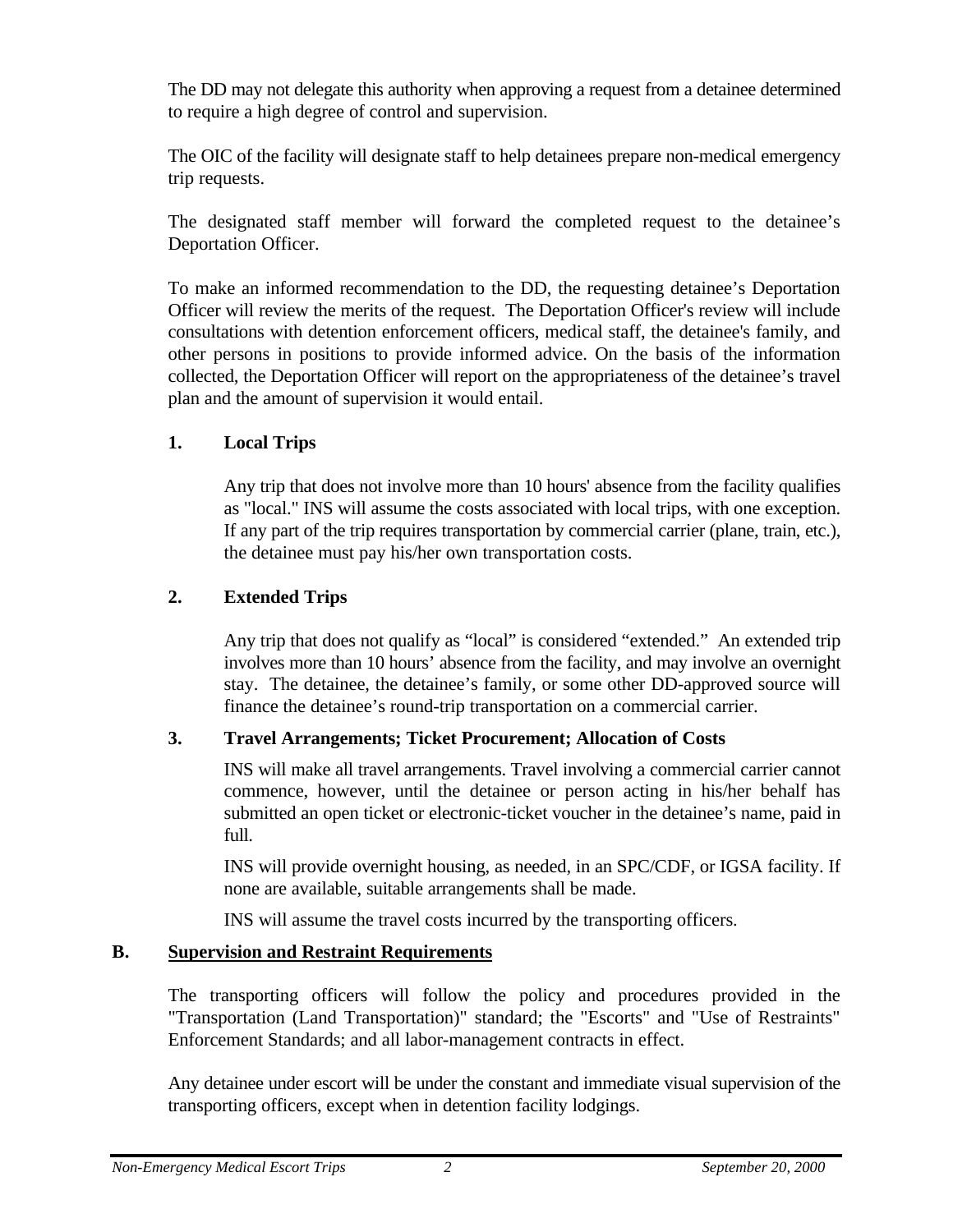## **C. Selection of Escorts**

The OIC of a SPC/CDF or the ADD/DRO of jurisdiction of an IGSA facility, will select and assign the roles of the transporting officers (escorts). The officer designated responsible for the trip will exercise decision-making authority.

#### **D. Training**

Escort officers and others, as appropriate, will receive training in accordance with the "Transportation (Land Transportation)" and "Use of Force" standards, along with any other training needed to comply with the requirements of this standard.

## **E. Escort Instructions**

- 1. Routes, meals, and lodgings (if necessary) will be arranged prior to departure. Escorts will follow the schedule included in the trip authorization, arriving at and departing from the place(s)/event(s) listed at the specified time(s).
- 2. For security reasons, the trip route and schedule will be classified as confidential.
- 3. The responsible transporting officer will report unexpected developments to the Control Center at the originating facility. This information will be relayed to the highest-ranking supervisor on duty, who will issue instructions for completion of the trip.
- 4. Escorts will deny the detainee access to any intoxicant, narcotic, paraphernalia, or drug not prescribed for his/her use by the medical staff.
- 5. If necessary, the transporting officers may increase the minimum restraints placed on the detainee at the outset of the trip. However, the officers shall at no time reduce the minimum restraints applied in accordance with INS policy (see the "Transportation [Land Transportation]" standard). This means the detainee will attend the sickbed or funeral in restraints. Escorts can exercise no discretion in this matter: they are prohibited from removing the detainee's restraints.
- 6. Escorts who carry weapons will comply with the INS Firearms Policy (see section 20.012).
- 7. Officers will not accept gifts or gratuities from the detainee or any other person in appreciation for performing escort duties or for any other reason.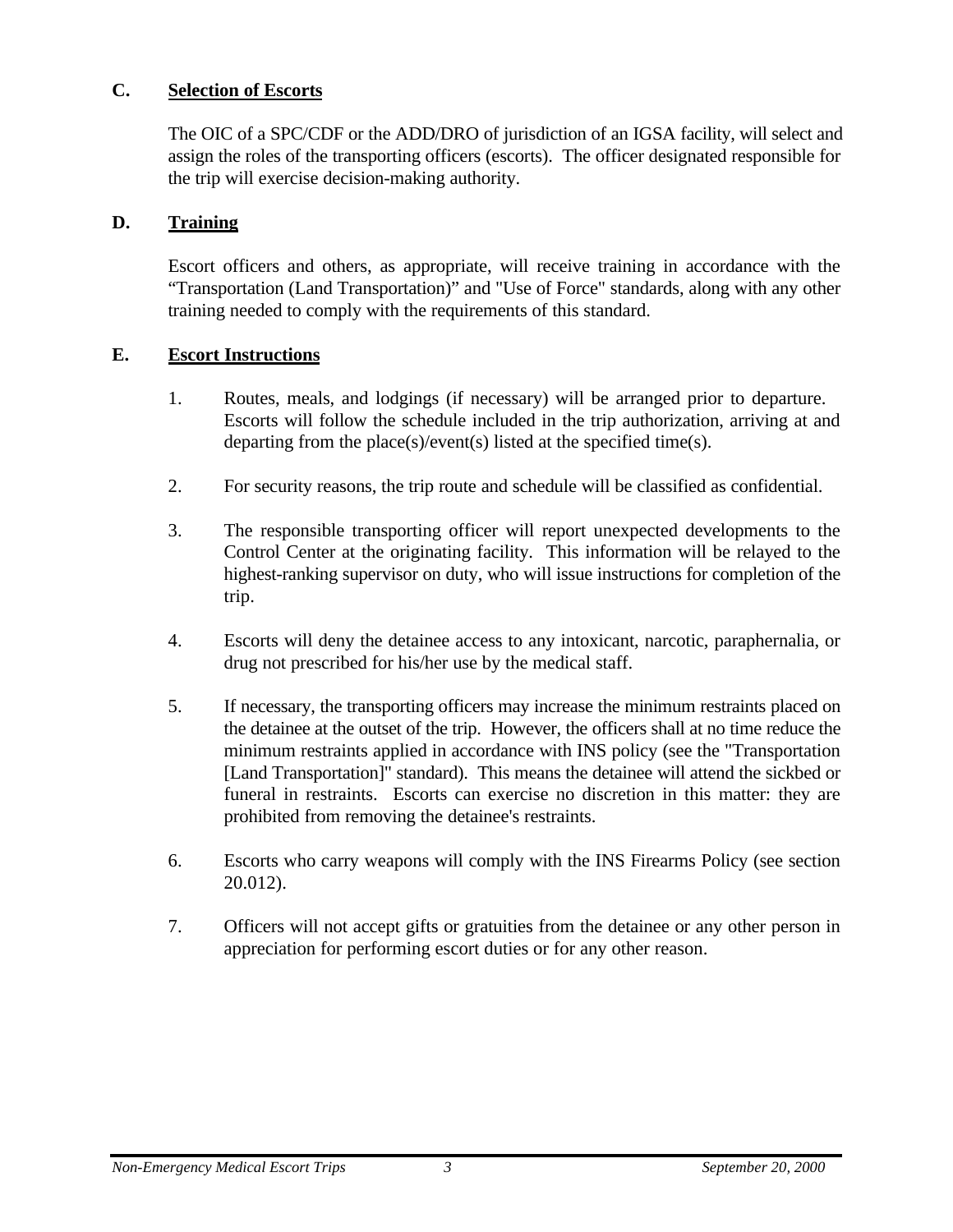- 8. Additionally, the escorts will advise the detainee of the rules effective during the trip.
	- a. Among other things, the escorted detainee shall:
		- bring no discredit to INS;
		- violate no Federal, State, or local law;
		- make no unauthorized phone call(s); and
		- arrange no visit(s) without the express permission of the OIC.

If the detainee breaches any of these rules, the responsible officer may decide to abort the trip for an immediate return to the facility.

9. Officers will also remind the detainee that he/she is subject to any or all of the following upon return to the facility: bodily search, urinalysis, breathalyzer, and/or other, comparable tests.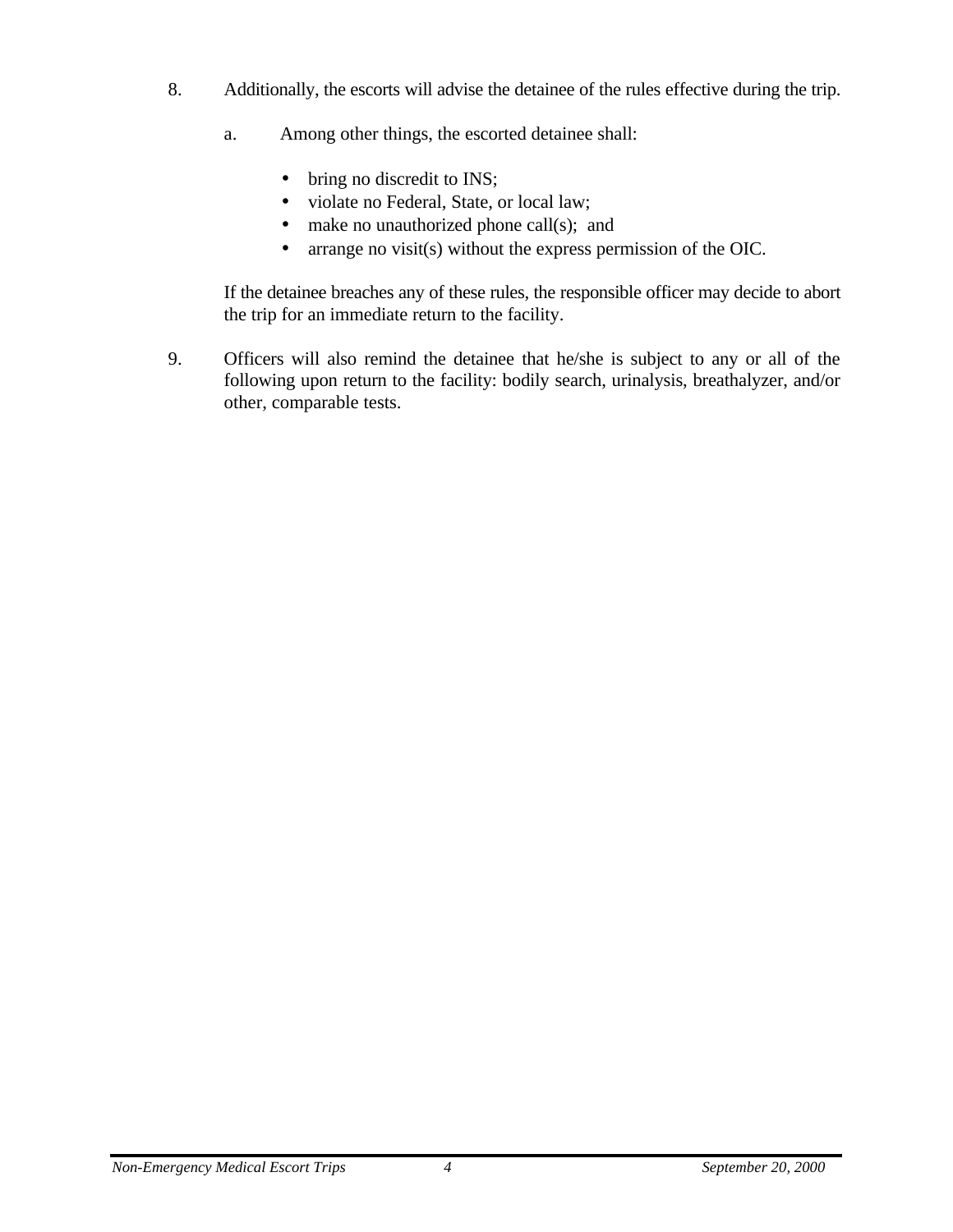#### **IV. AMERICAN CORRECTIONAL ASSOCIATION STANDARDS REFERENCED**

American Correctional Association 3rd Edition Standards for Adult Local Detention Facilities: 3-ALDF-4G-06.

**Approval of Standard**

Michael D. Cronin **Acting Executive Associate Commissioner Office of Programs** 

IL Elwir Kumet

Michael A. Pearson **Executive Associate Commissioner Office of Field Operations** 

SEP 2 0 2000

Date

SEP 20 2000

Date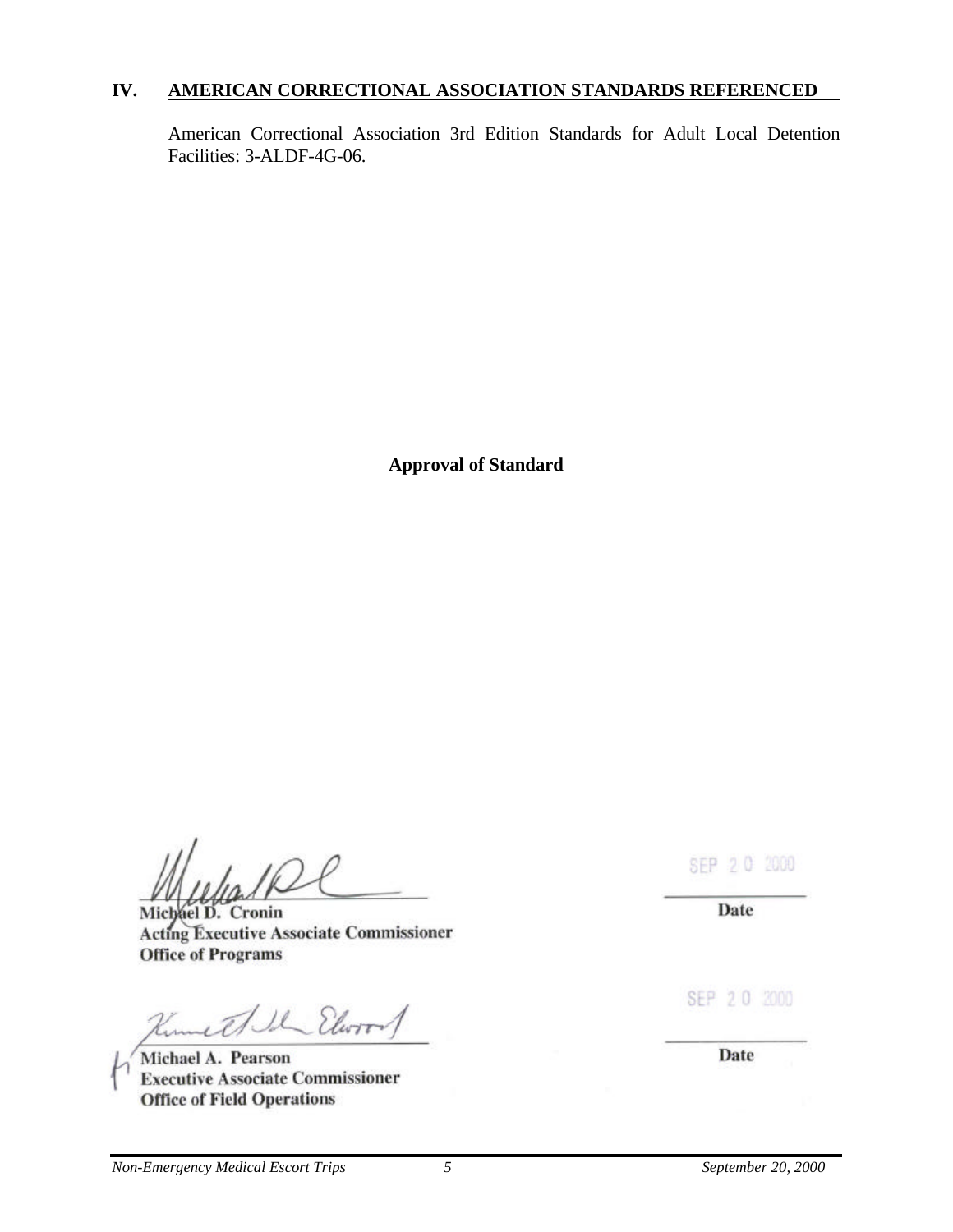# **U.S. Immigration and Naturalization Service NATIONAL DETENTION STANDARDS MONITORING INSTRUMENT**

**Policy:** The Immigration and Naturalization Service (INS**)** may provide detainees with staff-escorted trips into the community for the purpose of visiting critically ill members of the detainee's immediate family, or for attending funerals.

| <b>NON-MEDICAL EMERGENCY ESCORTED TRIPS</b> |                                                                                                                                                                                                                                                                                                        |            |           |                |  |
|---------------------------------------------|--------------------------------------------------------------------------------------------------------------------------------------------------------------------------------------------------------------------------------------------------------------------------------------------------------|------------|-----------|----------------|--|
|                                             | <b>Components</b>                                                                                                                                                                                                                                                                                      | <b>Yes</b> | <b>No</b> | <b>Remarks</b> |  |
|                                             | 1. Does the District Director approve, case-<br>by-case, trips to immediate family<br>member's:<br>Funeral?<br>a.                                                                                                                                                                                      |            |           |                |  |
|                                             | Deathbed?<br>b.<br>2. Does the facility recognize mother, father,<br>brother, sister, spouse, child, stepparent,<br>and foster parent as "immediate family"?                                                                                                                                           |            |           |                |  |
| 3.                                          | Does the IGSA facility notify INS of all<br>detainee requests for non-medical<br>escorts?                                                                                                                                                                                                              |            |           |                |  |
|                                             | 4. Is the District Director the approving official<br>for non-medical escorted trips?<br>Is that authority delegated?<br>a.<br>If yes, to whom?<br>b.                                                                                                                                                  |            |           |                |  |
| 5.                                          | Does the detainee's Deportation Officer<br>review the file before forwarding a<br>detainee's request, with recommendation,<br>to the approving official?<br>Does such recommendation address<br>a.<br>the individual's suitability for travel,<br>e.g., the kind of supervision required?              |            |           |                |  |
|                                             | 6. Does the facility pay for local trips that do<br>not involve public transportation, e.g.,<br>airplane, train, etc.?<br>a. What criteria define a "local" trip?                                                                                                                                      |            |           |                |  |
|                                             | 7. Does INS pay officer costs for overnight<br>trips involving public transportation?<br>a. Does INS pay detainee costs?<br>b. Do procedures prohibit travel until INS<br>receives an open, paid ticket or electronic<br>open-ticket voucher for the detainee?<br>c. If yes, are exceptions ever made? |            |           |                |  |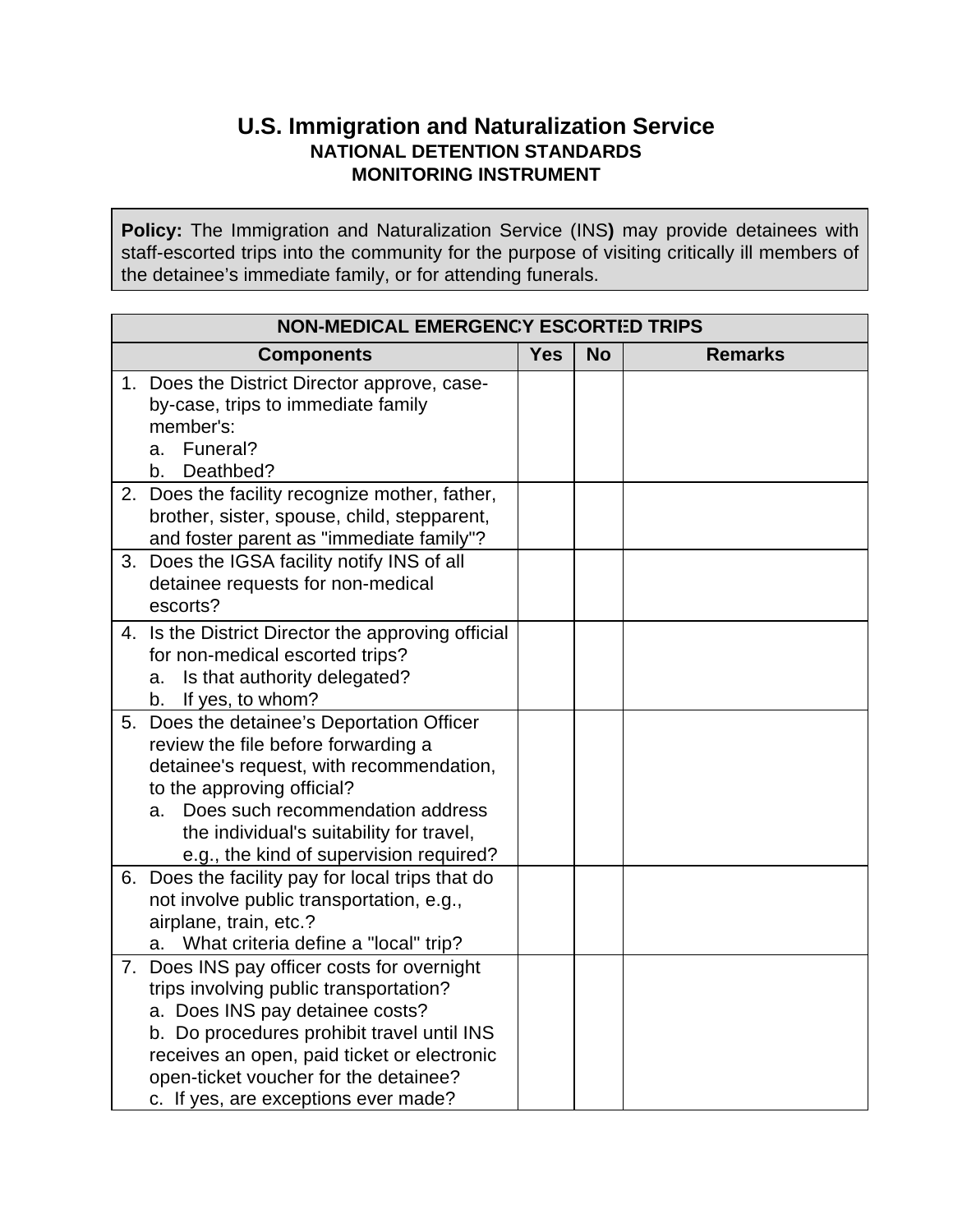| <b>NON-MEDICAL EMERGENCY ESCORTED TRIPS</b>                             |            |           |                |  |
|-------------------------------------------------------------------------|------------|-----------|----------------|--|
| <b>Components</b>                                                       | <b>Yes</b> | <b>No</b> | <b>Remarks</b> |  |
| d. Does INS make all travel arrangements?                               |            |           |                |  |
| e. Are detainees who require overnight                                  |            |           |                |  |
| housing placed in IGSA facilities?                                      |            |           |                |  |
| 8. Do facility procedures comply with the                               |            |           |                |  |
| following INS documents:                                                |            |           |                |  |
| a. Non-Medical Emergency Escorted Trips                                 |            |           |                |  |
| <b>Detention Standard?</b>                                              |            |           |                |  |
| b. Transportation (Land Transportation)                                 |            |           |                |  |
| <b>Detention Standard?</b>                                              |            |           |                |  |
| c. Labor-management contracts?<br>Does each escort include at least two |            |           |                |  |
| 9.<br>officers?                                                         |            |           |                |  |
| a. Is the detainee under constant, direct                               |            |           |                |  |
| visual supervision of escorting staff?                                  |            |           |                |  |
| b. Are restraints applied strictly in                                   |            |           |                |  |
| accordance with the Use of Force                                        |            |           |                |  |
| <b>Detention Standard?</b>                                              |            |           |                |  |
| 10. Does the OIC/ADD select escorting staff?                            |            |           |                |  |
| a. Does the OIC name the escorting officer                              |            |           |                |  |
| the trip's official-in-charge?                                          |            |           |                |  |
| 11. Is the Chief Detention Enforcement Officer                          |            |           |                |  |
| responsible for training escort officers to                             |            |           |                |  |
| follow written procedures?                                              |            |           |                |  |
| 12. Do escorting officers report unexpected                             |            |           |                |  |
| situations to the originating facility as a                             |            |           |                |  |
| matter of procedure?                                                    |            |           |                |  |
| Does the ranking supervisor on duty<br>a.                               |            |           |                |  |
| have the authority to issue instructions                                |            |           |                |  |
| for completion of the trip?                                             |            |           |                |  |
| 13. Do escorting officers have the discretion                           |            |           |                |  |
| to: a. Increase minimum restraints?                                     |            |           |                |  |
| b. Decrease minimum restraints?                                         |            |           |                |  |
| c. Do escorting officers remove restraints<br>during bedside visits?    |            |           |                |  |
|                                                                         |            |           |                |  |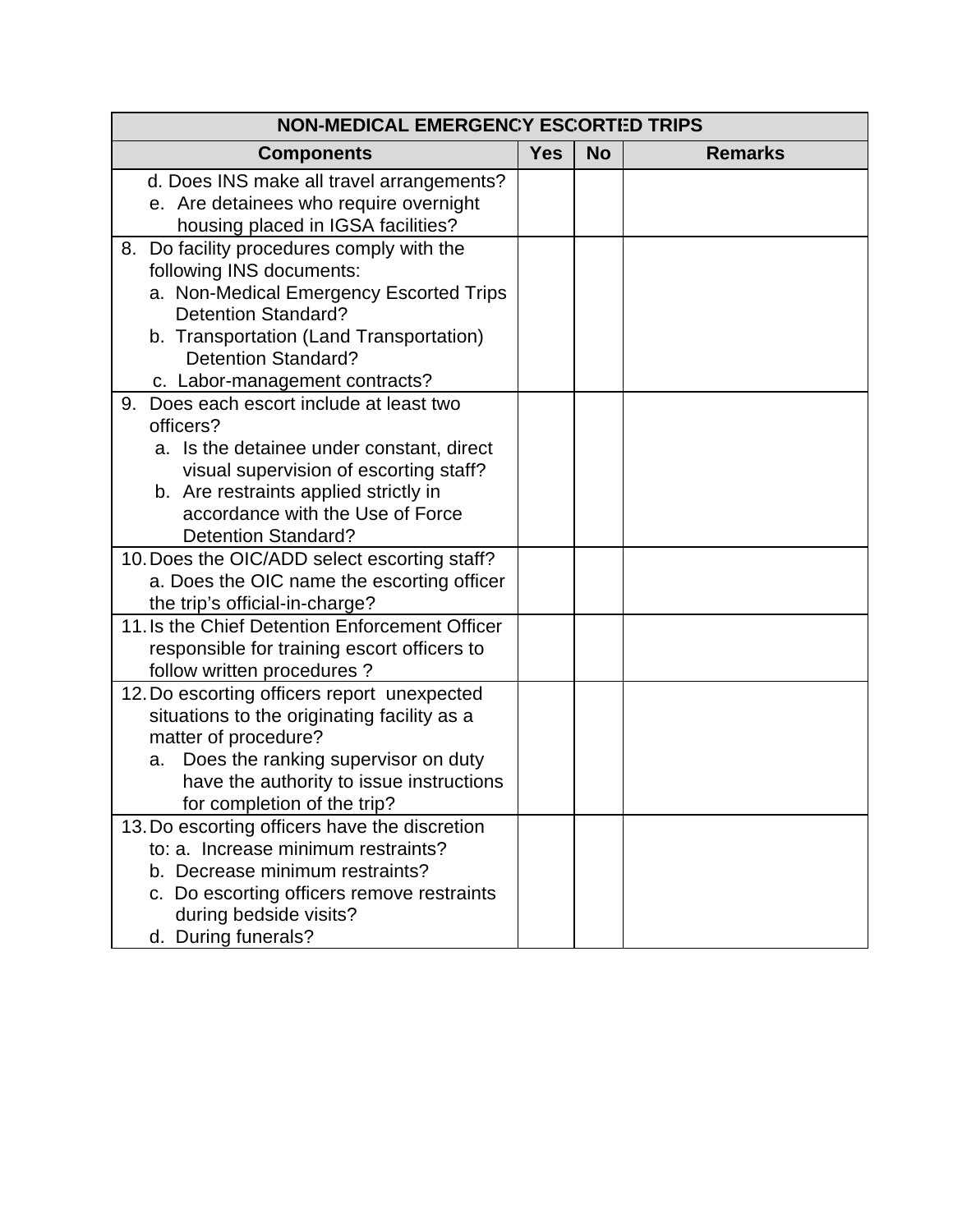| <b>NON-MEDICAL EMERGENCY ESCORTED TRIPS</b>                                                                                                                                                                                               |            |           |                |  |  |  |
|-------------------------------------------------------------------------------------------------------------------------------------------------------------------------------------------------------------------------------------------|------------|-----------|----------------|--|--|--|
| <b>Components</b>                                                                                                                                                                                                                         | <b>Yes</b> | <b>No</b> | <b>Remarks</b> |  |  |  |
| 14. Under certain circumstances are<br>detainees housed in holdover points that<br>have not been pre-arranged?<br>a. If yes, when?<br>b. Do written procedures address such<br>contingencies?<br>c. Are prior arrangements made for meals |            |           |                |  |  |  |
| and housing?                                                                                                                                                                                                                              |            |           |                |  |  |  |
| 15. Does escort officer training include INS<br>Firearms Policy, Section 20.012?                                                                                                                                                          |            |           |                |  |  |  |
| 16. Do escort officers accept gifts/gratuities<br>from a detainee, detainee's relative or<br>friend for any reason?<br>a. Under what circumstances?                                                                                       |            |           |                |  |  |  |
| 17. Do escort officers ensure that detainees:                                                                                                                                                                                             |            |           |                |  |  |  |
| Conduct themselves in a manner that<br>a.<br>does not bring discredit to the INS?                                                                                                                                                         |            |           |                |  |  |  |
| Do not violate federal, state, or local<br>b.<br>laws?                                                                                                                                                                                    |            |           |                |  |  |  |
| Do not purchase, possess, use,<br>c.<br>consume, or administer narcotics,<br>other drugs, or intoxicants?                                                                                                                                 |            |           |                |  |  |  |
| Do not arrange to visit family or friends<br>d.<br>unless approved before the trip?                                                                                                                                                       |            |           |                |  |  |  |
| Make no unauthorized phone calls?<br>e.                                                                                                                                                                                                   |            |           |                |  |  |  |
| Know they are subject to search,<br>f.<br>urinalysis, breathalyzer, or comparable<br>test upon return to the facility?                                                                                                                    |            |           |                |  |  |  |
| 18. Does standard procedure require the                                                                                                                                                                                                   |            |           |                |  |  |  |
| immediate return to the facility of any                                                                                                                                                                                                   |            |           |                |  |  |  |
| detainee who violates trip rules?                                                                                                                                                                                                         |            |           |                |  |  |  |